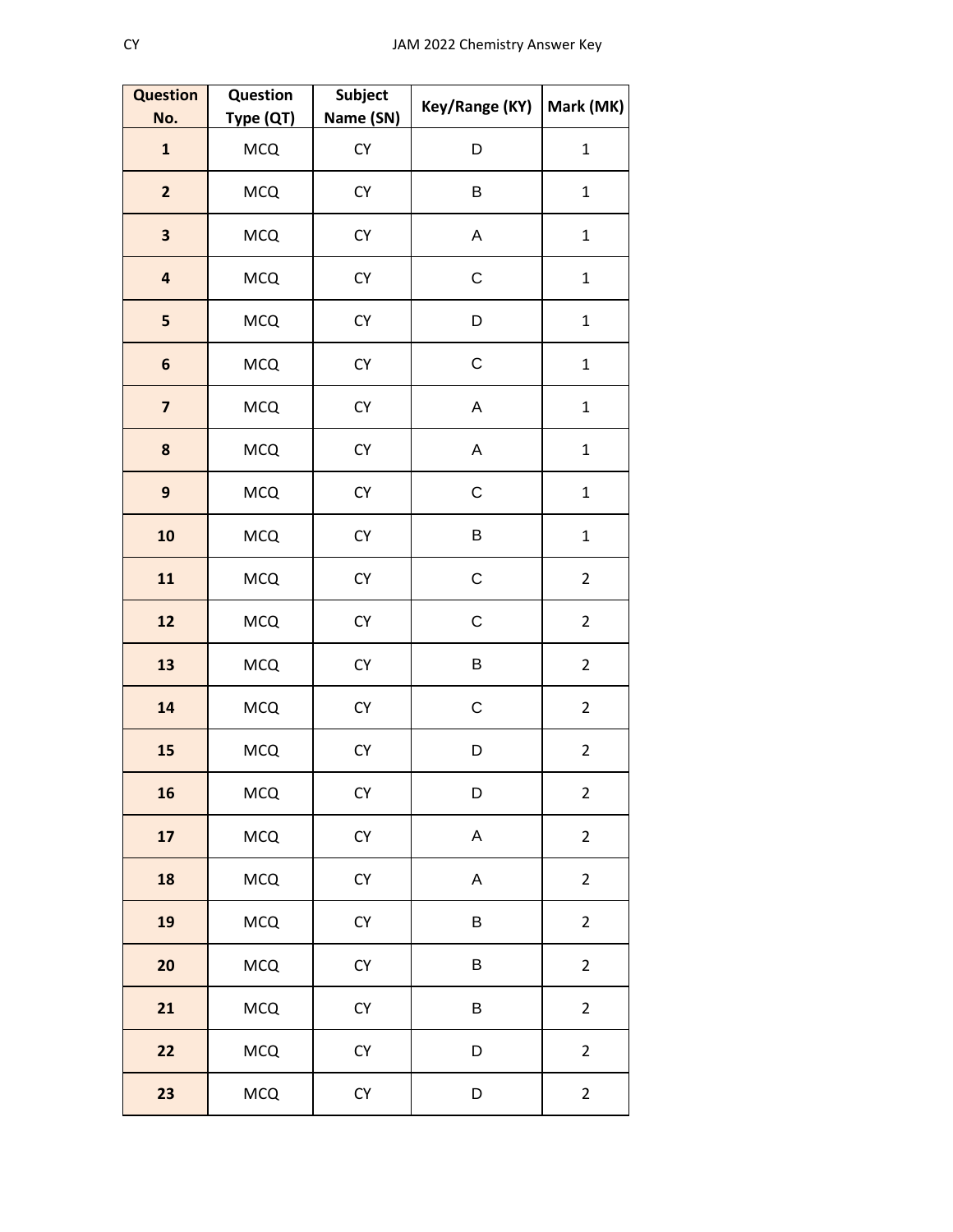| <b>Question</b> | Question   | <b>Subject</b> | Key/Range (KY) | Mark (MK)      |
|-----------------|------------|----------------|----------------|----------------|
| No.             | Type (QT)  | Name (SN)      | $\mathsf C$    |                |
| 24              | <b>MCQ</b> | CY             |                | $\overline{2}$ |
| 25              | <b>MCQ</b> | CY             | D              | $\overline{2}$ |
| 26              | <b>MCQ</b> | CY             | $\mathsf C$    | $\overline{2}$ |
| 27              | <b>MCQ</b> | CY             | A              | $\overline{2}$ |
| 28              | <b>MCQ</b> | <b>CY</b>      | B              | $\overline{2}$ |
| 29              | <b>MCQ</b> | CY             | B              | $\overline{2}$ |
| 30              | <b>MCQ</b> | CY             | $\mathsf C$    | $\overline{2}$ |
| 31              | <b>MSQ</b> | CY             | A,B            | $\overline{2}$ |
| 32              | <b>MSQ</b> | CY             | A              | $\overline{2}$ |
| 33              | <b>MSQ</b> | CY             | A,B            | $\overline{2}$ |
| 34              | <b>MSQ</b> | CY             | B,D            | $\overline{2}$ |
| 35              | <b>MSQ</b> | ${\sf CY}$     | A,B            | $\overline{2}$ |
| 36              | <b>MSQ</b> | CY             | B, C, D        | $\overline{2}$ |
| 37              | <b>MSQ</b> | CY             | $_{\rm B,C}$   | $\overline{2}$ |
| 38              | <b>MSQ</b> | <b>CY</b>      | A,C            | $\overline{2}$ |
| 39              | <b>MSQ</b> | CY             | A,B,C          | $\overline{2}$ |
| 40              | <b>MSQ</b> | CY             | B,D            | $\overline{2}$ |
| 41              | <b>NAT</b> | <b>CY</b>      | $5$ to $5$     | $\mathbf{1}$   |
| 42              | <b>NAT</b> | CY             | $2$ to $2$     | $\mathbf 1$    |
| 43              | <b>NAT</b> | CY             | 3 to 3         | $\mathbf 1$    |
| 44              | <b>NAT</b> | <b>CY</b>      | 80 to 80       | $\mathbf 1$    |
| 45              | <b>NAT</b> | CY             | 1 to 1         | $\mathbf 1$    |
| 46              | <b>NAT</b> | CY             | 3 to 3         | $\mathbf 1$    |